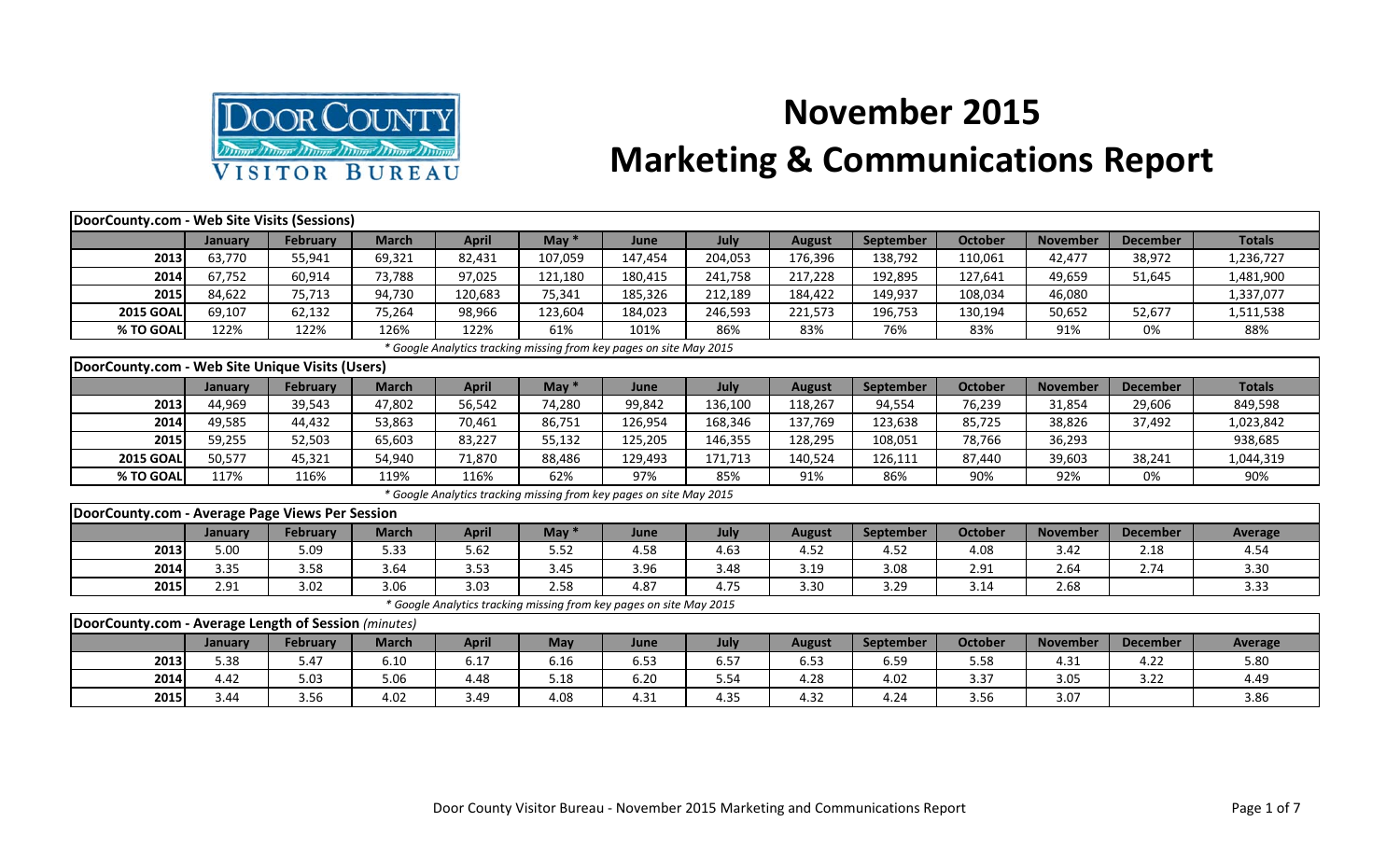|                                                             | DoorCounty.com - Mobile Web Site Useage                                               |                 |              |              |                              |                                                                     |           |               |                  |                  |                               |                 |               |  |
|-------------------------------------------------------------|---------------------------------------------------------------------------------------|-----------------|--------------|--------------|------------------------------|---------------------------------------------------------------------|-----------|---------------|------------------|------------------|-------------------------------|-----------------|---------------|--|
|                                                             | January                                                                               | February        | <b>March</b> | <b>April</b> | $May*$                       | June                                                                | July      | <b>August</b> | September        | <b>October</b>   | <b>November</b>               | <b>December</b> | <b>Totals</b> |  |
| 2013                                                        | 15,219                                                                                | 13,336          | 16,952       | 19,449       | 30,015                       | 49,594                                                              | 69,397    | 61,021        | 47,761           | 38,867           | 7,934                         | 7,333           | 376,878       |  |
| 2014                                                        | 23,872                                                                                | 10,927          | 28,446       | 38,478       | 48,903                       | 72,055                                                              | 106,244   | 99,139        | 88,020           | 50,954           | 23,263                        | 22,857          | 613,158       |  |
| 2015                                                        | 39,024                                                                                | 21,610          | 43,392       | 54,501       | 30,019                       | 87,000                                                              | 103,550   | 94,460        | 75,538           | 56,316           | 26,040                        |                 | 631,450       |  |
|                                                             |                                                                                       |                 |              |              |                              | * Google Analytics tracking missing from key pages on site May 2015 |           |               |                  |                  |                               |                 |               |  |
| DoorCounty.com - Top Ten Most Requested Pages for the Month |                                                                                       |                 |              |              |                              |                                                                     |           |               |                  |                  |                               |                 |               |  |
| 1) /Home                                                    |                                                                                       |                 |              |              | 5) /seasonal-promotions      |                                                                     |           |               |                  | 9) /romance      |                               |                 |               |  |
| 2) / experience/ events                                     |                                                                                       |                 |              |              | 6) /winter                   |                                                                     |           |               |                  | 10) / experience |                               |                 |               |  |
| $3)$ /stay                                                  |                                                                                       |                 |              |              | 7) /dine/dining-finder       |                                                                     |           |               |                  |                  |                               |                 |               |  |
| 4) /stay/find-lodging                                       |                                                                                       |                 |              |              | 8) /stay/log-cabin-log-house |                                                                     |           |               |                  |                  |                               |                 |               |  |
|                                                             |                                                                                       |                 |              |              |                              |                                                                     |           |               |                  |                  |                               |                 |               |  |
| DoorCounty.com - Top Ten Sources                            |                                                                                       |                 |              |              |                              |                                                                     |           |               |                  |                  |                               |                 |               |  |
| 1) Google/organic                                           |                                                                                       |                 |              |              | 5) Facebook/Facebook Ads     |                                                                     |           |               |                  |                  | 9) midwestliving.com/referral |                 |               |  |
|                                                             | 2) Facebook Newsfeed Ads/Newsfeed Ads<br>10) facebook.com/referral<br>6) bing/organic |                 |              |              |                              |                                                                     |           |               |                  |                  |                               |                 |               |  |
| 3) direct/none<br>7) yahoo/organic                          |                                                                                       |                 |              |              |                              |                                                                     |           |               |                  |                  |                               |                 |               |  |
| 4) DoorCounty/Email<br>8) m.facebook.com/referral           |                                                                                       |                 |              |              |                              |                                                                     |           |               |                  |                  |                               |                 |               |  |
|                                                             |                                                                                       |                 |              |              |                              |                                                                     |           |               |                  |                  |                               |                 |               |  |
| Social Media: Facebook                                      |                                                                                       |                 |              |              |                              |                                                                     |           |               |                  |                  |                               |                 |               |  |
| <b>Impressions</b>                                          | January                                                                               | <b>February</b> | <b>March</b> | <b>April</b> | May                          | June                                                                | July      | <b>August</b> | September        | <b>October</b>   | <b>November</b>               | <b>December</b> | <b>Totals</b> |  |
| 2013                                                        | 705,864                                                                               | 438,515         | 508,267      | 913,060      | 718,887                      | 731,781                                                             | 862,530   | 3,417,990     | 906,036          | 973,792          | 789,279                       | 757,391         | 11,723,392    |  |
| 2014                                                        | 1,072,474                                                                             | 786,549         | 1,256,786    | 1,140,795    | 904,334                      | 866,752                                                             | 937,971   | 1,053,928     | 1,378,288        | 597,568          | 587,576                       | 559,572         | 11,142,593    |  |
| 2015                                                        | 826,778                                                                               | 594,789         | 839,094      | 1,204,160    | 1,097,071                    | 1,201,542                                                           | 1,286,647 | 925,223       | 1,065,510        | 1,045,703        | 1,088,533                     |                 | 11,175,050    |  |
| <b>Post Views</b>                                           | January                                                                               | February        | <b>March</b> | <b>April</b> | May                          | June                                                                | July      | <b>August</b> | <b>September</b> | <b>October</b>   | <b>November</b>               | <b>December</b> | <b>Totals</b> |  |
| 2013                                                        | 201,757                                                                               | 153,573         | 235,988      | 421,933      | 397,823                      | 339,344                                                             | 694,065   | 837,676       | 661,885          | 555,945          | 75,063                        | 403,674         | 4,978,726     |  |
| 2014                                                        | 207,464                                                                               | 240,304         | 426,235      | 424,333      | 463,321                      | 444,147                                                             | 339,068   | 461,958       | 612,005          | 238,985          | 346,151                       | 257,000         | 4,460,971     |  |
| 2015                                                        | 555,825                                                                               | 388,349         | 555,850      | 772,633      | 739,233                      | 768,594                                                             | 847,893   | 686,341       | 679,592          | 739,724          | 856,575                       |                 | 7,590,609     |  |
| <b>Page Views</b>                                           | January                                                                               | February        | <b>March</b> | <b>April</b> | May                          | June                                                                | July      | <b>August</b> | September        | <b>October</b>   | <b>November</b>               | <b>December</b> | <b>Totals</b> |  |
| 2013                                                        | 3,372                                                                                 | 2,134           | 3,474        | 8,976        | 5,164                        | 5,398                                                               | 6,440     | 7,471         | 7,069            | 4,702            | 1,637                         | 1,870           | 57,707        |  |
| 2014                                                        | 11,533                                                                                | 13,566          | 3,181        | 3,624        | 3,358                        | 3,963                                                               | 8,419     | 3,050         | 3,047            | 1,616            | 1,199                         | 170,953         | 227,509       |  |
| 2015                                                        | 1,447                                                                                 | 1,197           | 1,483        | 2,014        | 1,979                        | 1,821                                                               | 2,158     | 119,717       | 875              | 2,176            | 1,388                         |                 | 136,255       |  |
| Engagement                                                  | January                                                                               | February        | <b>March</b> | <b>April</b> | <b>May</b>                   | June                                                                | July      | <b>August</b> | September        | <b>October</b>   | <b>November</b>               | <b>December</b> | <b>Totals</b> |  |
| 2015                                                        | 24,832                                                                                | 14,834          | 26,432       | 32,633       | 32,944                       | 32,210                                                              | 30,093    | 24,461        | 32,364           | 35,477           | 26,773                        |                 | 313,053       |  |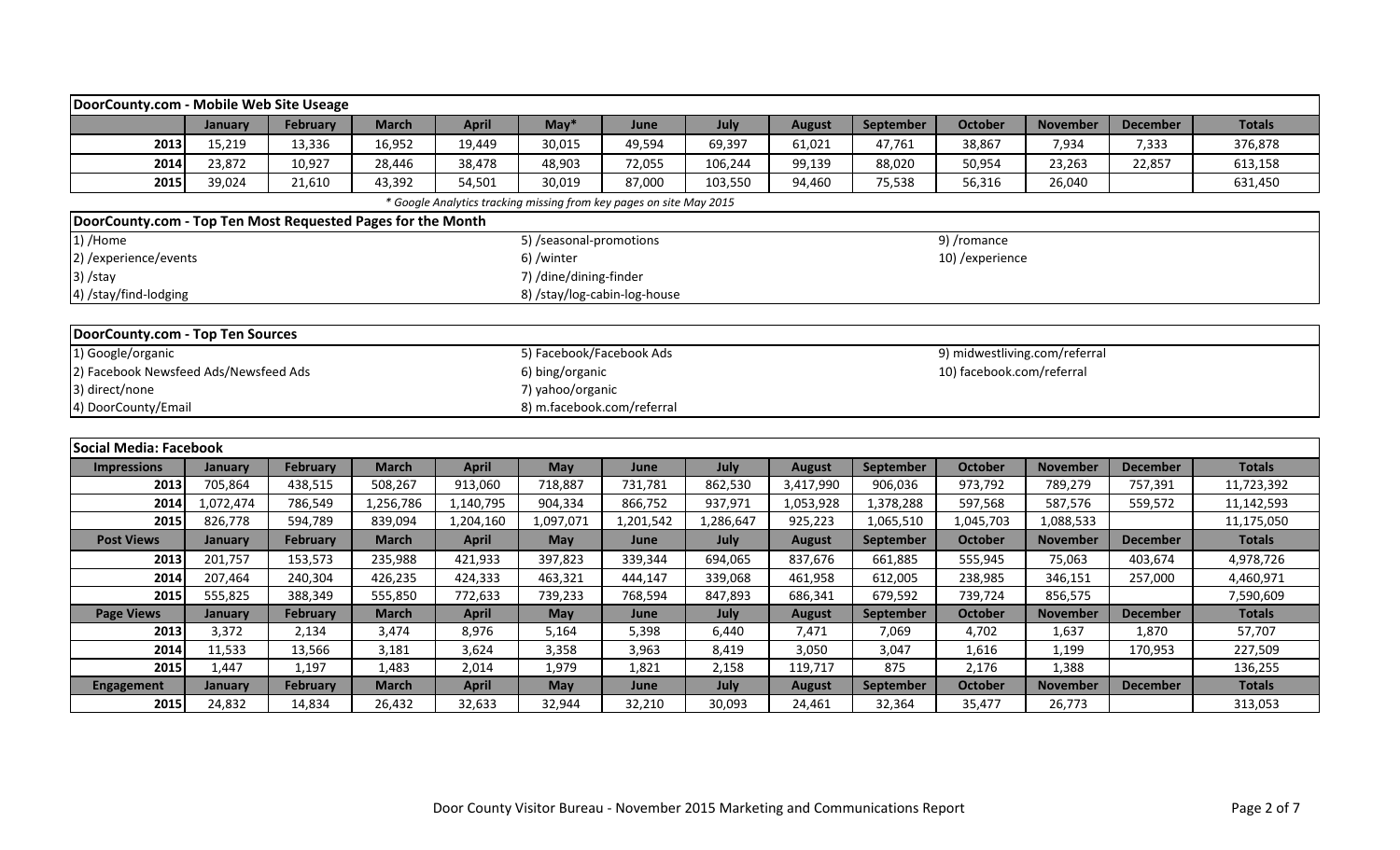| <b>Social Media: Twitter Followers</b>                           |                                    |                 |                         |              |            |                                      |            |               |             |                |                 |                 |                        |
|------------------------------------------------------------------|------------------------------------|-----------------|-------------------------|--------------|------------|--------------------------------------|------------|---------------|-------------|----------------|-----------------|-----------------|------------------------|
|                                                                  | January                            | February        | <b>March</b>            | <b>April</b> | <b>May</b> | June                                 | July       | <b>August</b> | September   | <b>October</b> | <b>November</b> | <b>December</b> | <b>Annual % Growth</b> |
| 2013                                                             | 1,833                              | 1,975           | 2,032                   | 2,109        | 2,187      | 2,235                                | 2,340      | 2,402         | 2,426       | 2,479          | 2,537           | 2,589           | 41%                    |
| 2014                                                             | 2,654                              | 2,701           | 2,747                   | 2,797        | 2,910      | 3,050                                | 3,180      | 3,264         | 3,348       | 3,417          | 3,451           | 3,569           | 34%                    |
| 2015                                                             | 3,585                              | 3,652           | 3,709                   | 3,781        | 3,872      | 3,992                                | 4,096      | 4,153         | 4,219       | 4,261          | 4,302           |                 |                        |
|                                                                  |                                    |                 |                         |              |            |                                      |            |               |             |                |                 |                 |                        |
| <b>Pay-Per-Click Results</b>                                     |                                    |                 |                         |              |            |                                      |            |               |             |                |                 |                 |                        |
|                                                                  | January                            | <b>February</b> | <b>March</b>            | <b>April</b> | May        | June                                 | July       | <b>August</b> | September   | <b>October</b> | <b>November</b> | <b>December</b> | <b>Totals</b>          |
|                                                                  | 2013 2013 Program started in March |                 | 3,222                   | 3,797        | 5,110      | 4,532                                | 4,997      | 4,945         | 4,108       | 4,033          | 3,156           | n/a             | 37,900                 |
| 2014                                                             | 2,432                              | 2,748           | 3,473                   | 9,955        | 4,940      | 5,260                                | 4,203      | 2,124         | 2,462       | 2,019          | 1,294           | 1,314           | 42,224                 |
| 2015                                                             | 1,815                              | 2,153           | 2,240                   | 2,253        | 5,507      | 5,556                                | 5,507      | 4,096         | 5,507       | 2,251          | 1,015           |                 | 37,900                 |
|                                                                  |                                    |                 |                         |              |            |                                      |            |               |             |                |                 |                 |                        |
| Door County E-Newsletter - Number of E-Mails Sent (with remails) |                                    |                 |                         |              |            |                                      |            |               |             |                |                 |                 |                        |
|                                                                  | January                            | <b>February</b> | <b>March</b>            | <b>April</b> | May        | June                                 | July       | <b>August</b> | September   | <b>October</b> | <b>November</b> | <b>December</b> | <b>Totals</b>          |
| 2013                                                             | 326,396                            | 321,595         | 319,699                 | 308,619      | 332,534    | 336,442                              | 311,189    | 342,967       | 319,249     | 322,423        | 308,090         | 306,833         | 3,856,036              |
| 2014                                                             | 310,665                            | 304,504         | 260,265                 | 290,157      | 303,787    | 311,153                              | 314,220    | 314,552       | 346,443     | 343,595        | 344,384         | 337,073         | 3,780,798              |
| 2015                                                             | 328,573                            | 319,563         | 310,628                 | 316,865      | 341,409    | 349,020                              | 486,954    | 359,538       | 350,421     | 348,142        | 347,933         |                 | 3,859,046              |
|                                                                  |                                    |                 |                         |              |            |                                      |            |               |             |                |                 |                 |                        |
| Door County E-Newsletter - Open Rates                            |                                    |                 |                         |              |            |                                      |            |               |             |                |                 |                 |                        |
|                                                                  | January                            | <b>February</b> | <b>March</b>            | <b>April</b> | May        | June                                 | July       | <b>August</b> | September   | <b>October</b> | <b>November</b> | <b>December</b> | <b>Average</b>         |
| 2013                                                             | 19.90%                             | 20.60%          | 20.00%                  | 21.10%       | 25.20%     | 21.10%                               | 21.40%     | 24.00%        | 23.80%      | 24.80%         | 24.10%          | 22.00%          | 22.33%                 |
| 2014                                                             | 25.30%                             | 24.20%          | 31.70%                  | 30.10%       | 25.80%     | 26.90%                               | 26.90%     | 26.00%        | 29.20%      | 26.50%         | 22.30%          | 21.20%          | 26.34%                 |
| 2015                                                             | 24.80%                             | 23.60%          | 27.70%                  | 28.70%       | 26.80%     | 27.10%                               | 32.90%     | 24.74%        | 25.71%      | 24.20%         | 21.67%          |                 | 26.17%                 |
|                                                                  |                                    |                 |                         |              |            |                                      |            |               |             |                |                 |                 |                        |
| Door County E-Newsletter - Click Thru's                          |                                    |                 |                         |              |            |                                      |            |               |             |                |                 |                 |                        |
|                                                                  | January                            | <b>February</b> | <b>March</b>            | <b>April</b> | May        | June                                 | July       | <b>August</b> | September   | <b>October</b> | <b>November</b> | <b>December</b> | <b>Average</b>         |
| 2013                                                             | 2.80%                              | 2.70%           | 2.70%                   | 3.00%        | 4.20%      | 3.30%                                | 3.40%      | 3.50%         | 3.80%       | 3.20%          | 2.80%           | 1.90%           | 3.11%                  |
| 2014                                                             | 2.90%                              | 2.30%           | 4.40%                   | 4.20%        | 3.90%      | 4.60%                                | 4.70%      | 4.30%         | 4.50%       | 3.90%          | 2.30%           | 2.10%           | 3.68%                  |
| 2015                                                             | 2.60%                              | 2.90%           | 3.60%                   | 4.30%        | 3.41%      | 4.00%                                | 5.09%      | 3.13%         | 3.85%       | 2.83%          | 2.01%           |                 | 3.43%                  |
|                                                                  |                                    |                 |                         |              |            |                                      |            |               |             |                |                 |                 |                        |
| <b>Advertising - Programs &amp; Campaigns</b>                    |                                    |                 |                         |              |            |                                      |            |               |             |                |                 |                 |                        |
|                                                                  | January                            | February        | <b>March</b>            | <b>April</b> | <b>May</b> | June                                 | July       | <b>August</b> | September   | <b>October</b> | <b>November</b> | <b>December</b> |                        |
|                                                                  | $2013$ Image/NOR                   | <b>NOR</b>      | Image/LGBT              | Image/LGBT   | Image      | Image                                | Image/LGBT | Image         | Image/SDSDC | Image/SDSD     | Image           | Image/NOR       |                        |
|                                                                  | 2014 Image/NOR                     | NOR/Image       | Image                   | Image/SOB    | Image/SOB  | Image                                | Image      | Image         | Image/SDSDC | Image /SDSD    | Image/NOR       | Image/NOR       |                        |
| 2015                                                             | Image/NOR                          | NOR/Image       | NOR/Image               | Image/SOB    | Image/SOB  | Image                                | Image      | Image/SDSD    | Image/SDSDC | Image/SDSD     | <b>NOR</b>      |                 |                        |
|                                                                  | SOB = Season of Blossoms           |                 | NOR = Nature of Romance |              |            | SDSDC = So Delicious. So Door County |            |               |             |                |                 |                 |                        |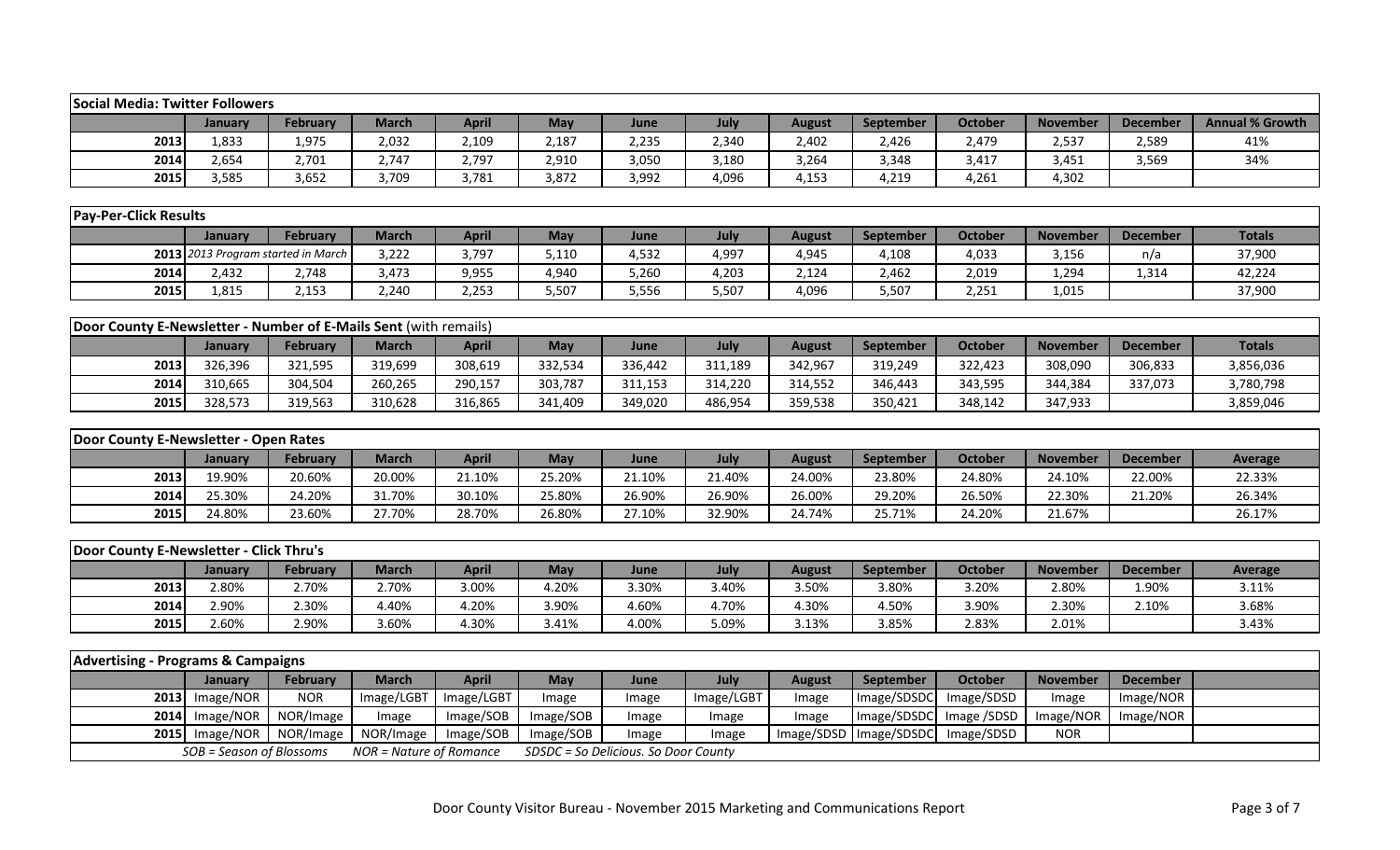| <b>Advertising - Gross Impressions</b>                               |            |                 |              |              |             |            |            |               |            |                |                 |                 |               |
|----------------------------------------------------------------------|------------|-----------------|--------------|--------------|-------------|------------|------------|---------------|------------|----------------|-----------------|-----------------|---------------|
|                                                                      | January    | <b>February</b> | <b>March</b> | <b>April</b> | May         | June       | July       | <b>August</b> | September  | October        | <b>November</b> | <b>December</b> | <b>Total</b>  |
| 2013                                                                 | 106,273    | 480,182         | 123,101      | 124,644      | 4,759,128   | 7,494,467  | 6,332,927  | 6,046,422     | 2,911,882  | 1,136,216      | 130,040         | 104,743         | 29,750,025    |
| 2014                                                                 | 70,620     | 2,777,134       | 9,058,615    | 8,790,285    | 6,753,942   | 2,772,677  | 904,724    | 148,225       | 1,735,115  | 3,503,157      | 2,604           | 2,530           | 36,519,628    |
| 2015                                                                 | 5,346      | 2,679,900       | 5,336,400    | 9,945,248    | 5,628,037   | 1,183,348  | 673,070    | 441,307       | 2,900,619  | 1,587,416      | 6,390           |                 | 30,387,081    |
|                                                                      |            |                 |              |              |             |            |            |               |            |                |                 |                 |               |
| <b>Advertising - Media Placed 2015</b>                               |            |                 |              |              |             |            |            |               |            |                |                 |                 |               |
|                                                                      | January    | <b>February</b> | <b>March</b> | <b>April</b> | May         | June       | July       | <b>August</b> | September  | <b>October</b> | <b>November</b> | <b>December</b> | <b>Total</b>  |
| <b>Total Paid</b>                                                    | \$3,440    | \$30,793        | \$146,249    | \$130,523    | \$97,946    | \$11,343   | \$15,063   | \$8,124       | \$27,719   | \$14,709       | \$6,390         |                 | \$492,299     |
| <b>Co-Op Dollars</b>                                                 | \$0        | \$1,525         | \$9,325      | \$7,025      | \$6,955     | \$3,070    | \$5,525    | \$2,400       | \$2,285    | \$600          | \$1,200         |                 | \$39,910      |
| <b>Barter Dollars</b>                                                | \$0        | \$30,228        | \$1,538      | \$16,810     | \$12,228    | \$47,500   | \$1,838    | \$114         | \$0        | \$0            | \$0             |                 | \$110,255     |
| <b>Unpaid Dollars</b>                                                | \$0        | \$0             | \$0          | \$0          | \$0         | \$0        | \$0        | \$0           | \$0        | \$0            | \$0             |                 | \$0           |
|                                                                      |            |                 |              |              |             |            |            |               |            |                |                 |                 |               |
| <b>Explore The Door Video Travel Show Activity (views/downloads)</b> |            |                 |              |              |             |            |            |               |            |                |                 |                 |               |
|                                                                      | January    | <b>February</b> | <b>March</b> | <b>April</b> | <b>May</b>  | June       | July       | <b>August</b> | September  | <b>October</b> | <b>November</b> | <b>December</b> | <b>Totals</b> |
| 2013                                                                 | 6,334      | 5,378           | 6,134        | 5,397        | 6,601       | 7,420      | 9,686      | 8,201         | 6,158      | 5,112          | 1,871           | 2,168           | 70,460        |
| 2014                                                                 | 2,631      | 2,354           | 3,253        | 3,705        | 5,065       | 6,695      | 8,201      | 6,379         | 5,193      | 4,578          | 2,988           | 3,110           | 54,152        |
| 2015                                                                 | 5,745      | 4,727           | 6,434        | 6,593        | 9,566       | 13,497     | 19,242     | 23,320        | 20,386     | 22,426         | 18,482          |                 | 150,418       |
|                                                                      |            |                 |              |              |             |            |            |               |            |                |                 |                 |               |
| <b>Media Marketing Program - Impressions</b>                         |            |                 |              |              |             |            |            |               |            |                |                 |                 |               |
|                                                                      | January    | <b>February</b> | <b>March</b> | <b>April</b> | May         | June       | July       | <b>August</b> | September  | <b>October</b> | <b>November</b> | <b>December</b> | <b>Totals</b> |
| 2013                                                                 | 1,670,178  | 8,638,771       | 10,208,354   | 1,933,183    | 1,028,329   | 20,328,268 | 8,173,056  | 31,790,411    | 9,995,295  | 285,691,328    | 4,298,436       | 7,342,018       | 391,097,627   |
| 2014                                                                 | 37,852,999 | 40,986,204      | 27,772,140   | 5,314,961    | 20,193,969  | 44,435,235 | 71,687,651 | 12,256,415    | 51,116,546 | 67,868,123     | 18,770,067      | 3,507,165       | 401,761,475   |
| 2015                                                                 | 28,017,364 | 1,823,856       | 20,098,799   | 22,527,085   | 3,830,004   | 19,201,677 | 30,984,433 | 36,995,848    | 9,122,770  | 2,746,629      | 6,293,744       |                 | 181,642,209   |
| <b>2015 GOAL</b>                                                     | 16,535,501 | 6,388,538       | 14,230,653   | 8,366,153    | 9,517,767   | 8,886,788  | 49,319,240 | 13,688,198    | 22,374,255 | 40,394,770     | 6,733,098       | 6,571,412       | 203,006,373   |
| % TO GOAL                                                            | 169%       | 29%             | 141%         | 269%         | 40%         | 216%       | 63%        | 270%          | 41%        | 7%             | 93%             | 0%              | 89%           |
|                                                                      |            |                 |              |              |             |            |            |               |            |                |                 |                 |               |
| Media Marketing Program - Ad Value Equivalency                       |            |                 |              |              |             |            |            |               |            |                |                 |                 |               |
|                                                                      | January    | <b>February</b> | <b>March</b> | <b>April</b> | May         | June       | July       | <b>August</b> | September  | <b>October</b> | <b>November</b> | <b>December</b> | <b>Totals</b> |
| 2013                                                                 | \$13,829   | \$50,527        | \$25,621     | \$51,532     | \$28,678    | \$44,542   | \$59,408   | \$1,400,537   | \$30,423   | \$149,500      | \$50,362        | \$72,869        | \$1,977,828   |
| 2014                                                                 | \$104,143  | \$93,897        | \$503,719    | \$75,517     | \$153,280   | \$107,290  | \$227,097  | \$196,220     | \$258,235  | \$141,898      | \$91,174        | \$81,448        | \$2,033,918   |
| 2015                                                                 | \$70,320   | \$72,596        | \$80,581     | \$330,607    | \$1,209,143 | \$282,586  | \$168,520  | \$154,576     | \$174,956  | \$40,256       | \$56,902        |                 | \$2,641,043   |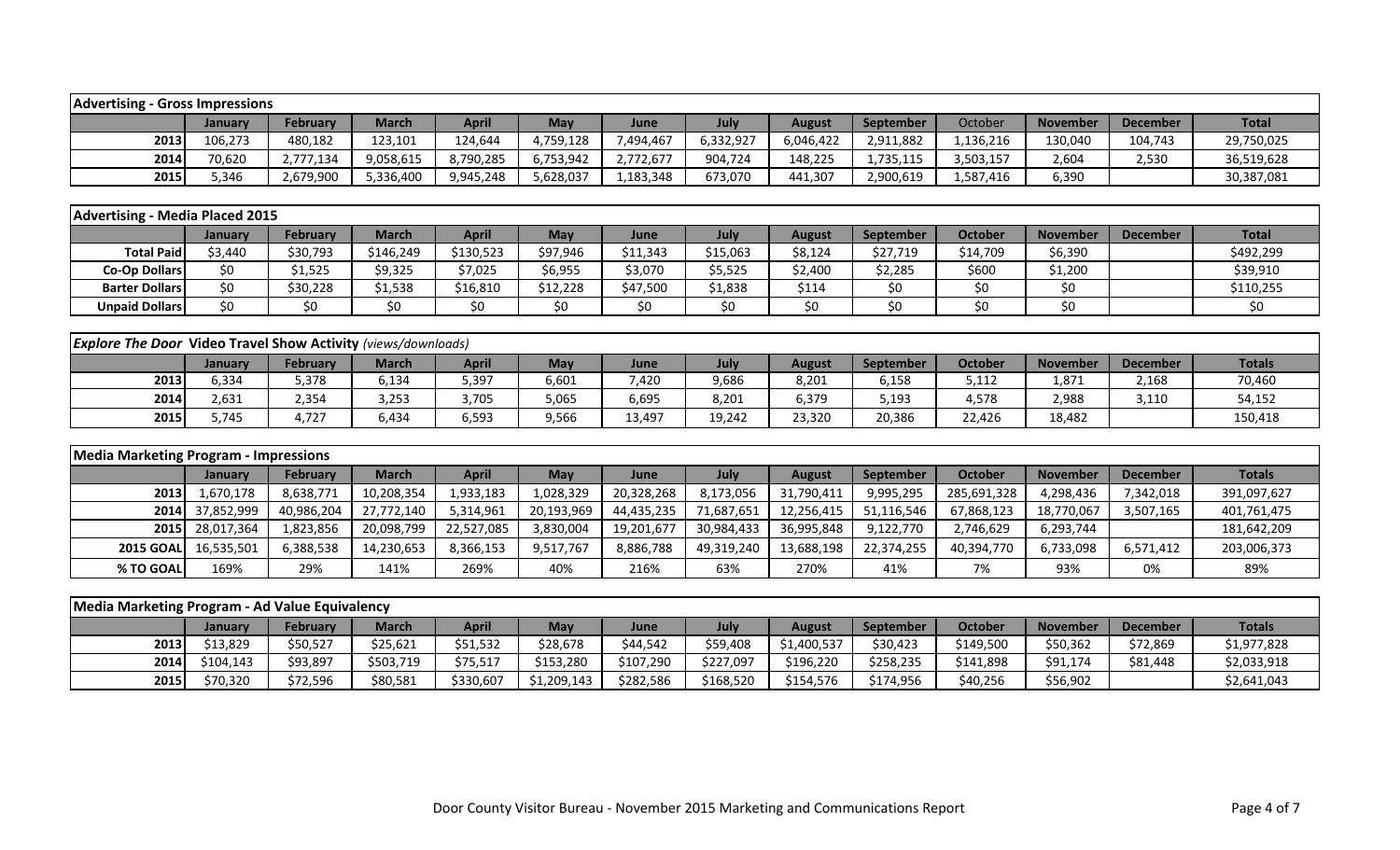| <b>Media Marketing Program - Visiting Journalists</b> |              |                 |              |              |                |      |      |               |                |                |                 |                 |               |  |
|-------------------------------------------------------|--------------|-----------------|--------------|--------------|----------------|------|------|---------------|----------------|----------------|-----------------|-----------------|---------------|--|
|                                                       | January      | February        | <b>March</b> | <b>April</b> | May            | June | July | <b>August</b> | September      | <b>October</b> | <b>November</b> | <b>December</b> | <b>Totals</b> |  |
| 2013                                                  | $\mathbf 0$  | 11              | $\mathbf 0$  | 1            | 13             | 22   | 9    | 6             | 5              | 11             | 0               | $\Omega$        | 78            |  |
| 2014                                                  | $\mathbf{0}$ | 9               | $\Omega$     | $\mathbf 0$  | 10             | 22   | 15   | 9             | 6              | 10             | $\Omega$        | $\Omega$        | 81            |  |
| 2015                                                  | $\mathbf 0$  | 9               | $\mathbf 0$  | $\pmb{0}$    | $\overline{7}$ | 14   | 19   | 12            | 5              | 8              | 0               |                 | 74            |  |
| <b>2015 GOAL</b>                                      |              | 10              |              |              | 8              | 20   | 8    | 6             | $\overline{4}$ | 14             |                 |                 | 70            |  |
| % TO GOAL                                             |              | 90%             |              |              | 88%            | 70%  | 238% | 200%          | 125%           | 57%            |                 |                 | 106%          |  |
|                                                       |              |                 |              |              |                |      |      |               |                |                |                 |                 |               |  |
| <b>Group Tour Contacts</b>                            |              |                 |              |              |                |      |      |               |                |                |                 |                 |               |  |
|                                                       | January      | February        | <b>March</b> | <b>April</b> | May            | June | July | <b>August</b> | September      | <b>October</b> | <b>November</b> | <b>December</b> | <b>Totals</b> |  |
| 2013                                                  | 87           | 314             | 127          | 83           | 538            | 49   | 9    | 213           | 31             | 83             | 145             | 42              | 1,721         |  |
| 2014                                                  | 153          | 621             | 130          | 70           | 156            | 167  | 108  | 207           | 39             | 14             | 34              | 48              | 1,747         |  |
| 2015                                                  | 134          | 451             | 110          | 206          | 188            | 179  | 176  | 89            | 125            | 67             | 149             |                 | 1,874         |  |
| <b>2015 GOAL</b>                                      | 175          | 350             | 175          | 125          | 162            | 175  | 125  | 210           | 77             | 60             | 55              | 75              | 1,764         |  |
| % TO GOAL                                             | 77%          | 129%            | 63%          | 165%         | 116%           | 102% | 141% | 42%           | 162%           | 112%           | 271%            | 0%              | 106%          |  |
|                                                       |              |                 |              |              |                |      |      |               |                |                |                 |                 |               |  |
| <b>Group Tour Inquiries</b>                           |              |                 |              |              |                |      |      |               |                |                |                 |                 |               |  |
|                                                       | January      | <b>February</b> | <b>March</b> | <b>April</b> | May            | June | July | <b>August</b> | September      | <b>October</b> | <b>November</b> | <b>December</b> | <b>Totals</b> |  |
| 2013                                                  | 22           | 9               | 6            | 8            | 72             | 4    | 9    | 20            | 14             | 8              | 8               | 7               | 187           |  |
| 2014                                                  | 29           | 34              | 8            | 12           | 14             | 28   | 24   | 25            | 6              | 13             | 5               | 6               | 204           |  |
| 2015                                                  | 33           | 19              | 13           | 15           | 12             | 9    | 15   | 13            | 15             | 23             | 8               |                 | 175           |  |
| <b>2015 GOAL</b>                                      | 30           | 30              | 10           | 12           | 15             | 29   | 25   | 25            | 5              | 15             | 5               | 5               | 206           |  |
| % TO GOAL                                             | 110%         | 63%             | 130%         | 125%         | 80%            | 31%  | 60%  | 52%           | 300%           | 153%           | 160%            | $0\%$           | 85%           |  |
|                                                       |              |                 |              |              |                |      |      |               |                |                |                 |                 |               |  |
| <b>Meeting/Event Planner Contacts</b>                 |              |                 |              |              |                |      |      |               |                |                |                 |                 |               |  |
|                                                       | January      | February        | <b>March</b> | <b>April</b> | May            | June | July | <b>August</b> | September      | <b>October</b> | <b>November</b> | <b>December</b> | <b>Totals</b> |  |
| 2013                                                  | 75           | 43              | 131          | 40           | 307            | 79   | 147  | 144           | 124            | 197            | 59              | 61              | 1,407         |  |
| 2014                                                  | 81           | 81              | 149          | 61           | 206            | 199  | 181  | 143           | 154            | 86             | 276             | 68              | 1,685         |  |
| 2015                                                  | 97           | 85              | 171          | 188          | 209            | 181  | 373  | 120           | 101            | 149            | 52              |                 | 1,726         |  |
| <b>2015 GOAL</b>                                      | 85           | 75              | 150          | 85           | 210            | 200  | 185  | 145           | 155            | 120            | 225             | 67              | 1,702         |  |
| % TO GOAL                                             | 114%         | 113%            | 114%         | 221%         | 100%           | 91%  | 202% | 83%           | 65%            | 124%           | 23%             | 0%              | 101%          |  |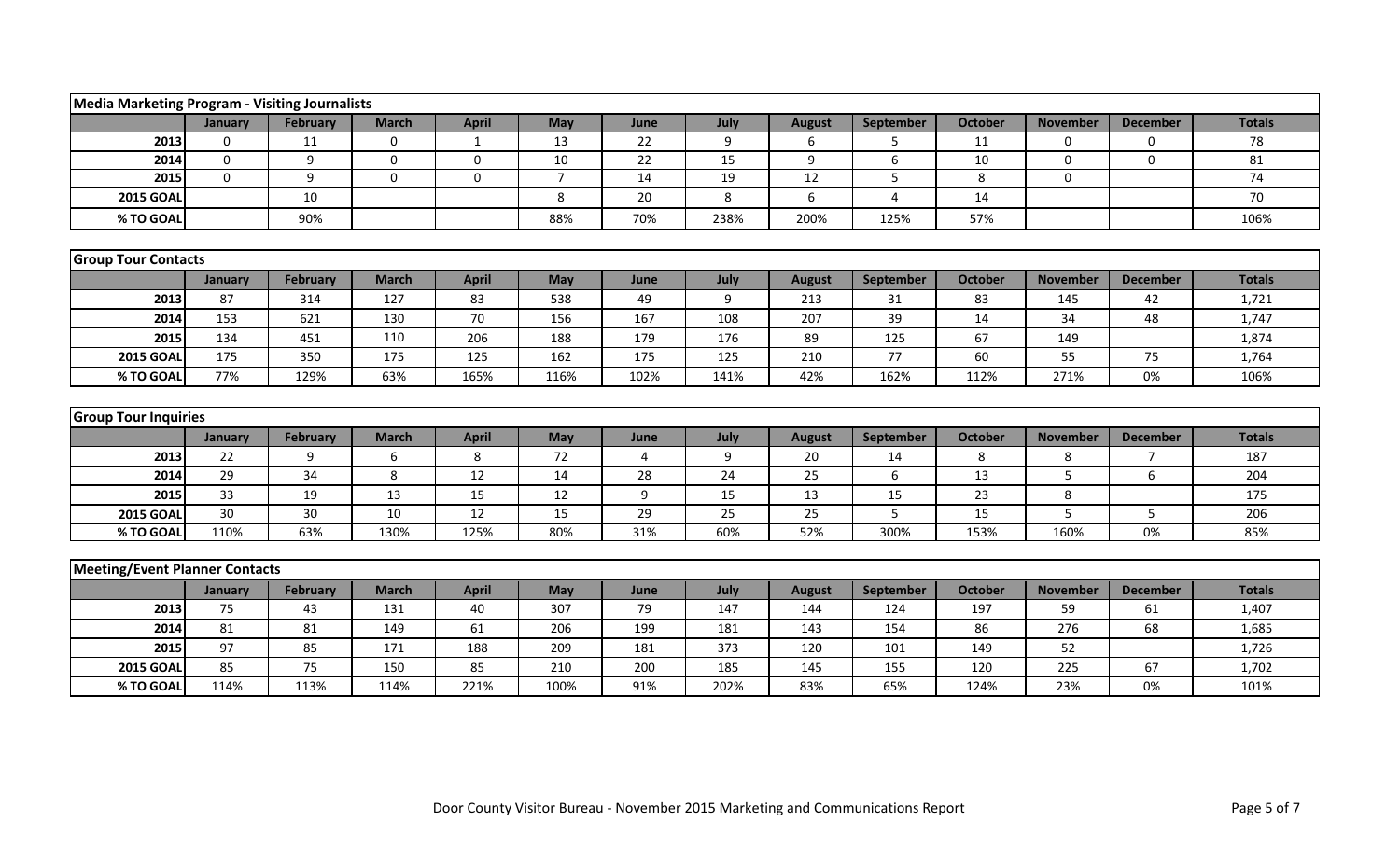|                                       | <b>Meeting/Event Planner Inquiries</b> |                 |              |              |             |        |             |               |             |                |                 |                 |                |
|---------------------------------------|----------------------------------------|-----------------|--------------|--------------|-------------|--------|-------------|---------------|-------------|----------------|-----------------|-----------------|----------------|
|                                       | January                                | <b>February</b> | <b>March</b> | <b>April</b> | May         | June   | July        | <b>August</b> | September   | <b>October</b> | <b>November</b> | <b>December</b> | <b>Totals</b>  |
| 2013                                  | 67                                     | 43              | 37           | 40           | 52          | 79     | 63          | 64            | 72          | 49             | 29              | 24              | 619            |
| 2014                                  | 30                                     | 39              | 33           | 57           | 63          | 69     | 67          | 62            | 63          | 58             | 39              | 57              | 637            |
| 2015                                  | 82                                     | 35              | 42           | 56           | 66          | 76     | 54          | 37            | 31          | 28             | 20              |                 | 527            |
| <b>2015 GOAL</b>                      | 28                                     | 40              | 35           | 55           | 65          | 70     | 65          | 60            | 65          | 60             | 40              | 60              | 643            |
| % TO GOAL                             | 293%                                   | 88%             | 120%         | 102%         | 102%        | 109%   | 83%         | 62%           | 48%         | 47%            | 50%             | 0%              | 82%            |
|                                       |                                        |                 |              |              |             |        |             |               |             |                |                 |                 |                |
|                                       | <b>Trade Show Participation</b>        |                 |              |              |             |        |             |               |             |                |                 |                 |                |
|                                       | January                                | <b>February</b> | <b>March</b> | <b>April</b> | May         | June   | July        | <b>August</b> | September   | <b>October</b> | <b>November</b> | <b>December</b> | <b>Totals</b>  |
| 2013                                  | 1                                      | 1               | $\mathbf 0$  | 1            | $\mathbf 0$ | 0      | $\mathbf 0$ | $\mathbf 0$   | $\mathbf 0$ | 2              | 1               | 1               | $\overline{7}$ |
| 2014                                  | $\mathbf{1}$                           | $\Omega$        | $\Omega$     | $\mathbf 0$  | $\mathbf 0$ | 0      | $\mathbf 0$ | $\mathbf{0}$  | 1           | 0              | $\overline{2}$  | $\Omega$        | 4              |
| 2015                                  | 1                                      | $\mathbf{0}$    | $\mathbf{1}$ | $\mathbf{0}$ | $\Omega$    | 0      | 0           | $\mathbf 0$   | $\mathbf 0$ | $\mathbf{1}$   | $\mathbf 0$     |                 | $\mathbf{3}$   |
|                                       |                                        |                 |              |              |             |        |             |               |             |                |                 |                 |                |
| Door County Welcome Center - Visitors |                                        |                 |              |              |             |        |             |               |             |                |                 |                 |                |
|                                       | January                                | <b>February</b> | <b>March</b> | <b>April</b> | May         | June   | July        | <b>August</b> | September   | <b>October</b> | <b>November</b> | <b>December</b> | <b>Totals</b>  |
| 2013                                  | 613                                    | 1,057           | 1,258        | 1,565        | 4,514       | 8,201  | 13,047      | 12,260        | 8,305       | 7,451          | 1,415           | 1,075           | 60,761         |
| 2014                                  | 807                                    | 893             | 1,093        | 1,424        | 4,682       | 7,859  | 11,926      | 11,585        | 7,916       | 7,540          | 1,042           | 1,006           | 57,773         |
| 2015                                  | 870                                    | 858             | 1,306        | 1,922        | 4,821       | 7,129  | 12,401      | 10,292        | 7,822       | 7,223          | 1,283           |                 | 55,927         |
|                                       |                                        |                 |              |              |             |        |             |               |             |                |                 |                 |                |
| <b>Visitor Guide Requests</b>         |                                        |                 |              |              |             |        |             |               |             |                |                 |                 |                |
|                                       | January                                | <b>February</b> | <b>March</b> | <b>April</b> | May         | June   | July        | <b>August</b> | September   | <b>October</b> | <b>November</b> | <b>December</b> | <b>Totals</b>  |
| 2013 Hard Copy                        | 2,875                                  | 1,944           | 2,505        | 4,154        | 3,711       | 3,780  | 4,575       | 2,887         | 1,685       | 782            | 235             | 246             | 29,379         |
| 2013 Online                           | 1,044                                  | 1,076           | 1,585        | 2,632        | 3,281       | 3,885  | 4,519       | 3,698         | 2,499       | 1,728          | 385             | 441             | 26,773         |
| 2014 Hard Copy                        | 2,599                                  | 2,930           | 3,280        | 4,216        | 3,284       | 5,191  | 4,702       | 3,298         | 2,256       | 667            | 209             | 312             | 32,944         |
| 2014 Online                           | 1,580                                  | 1,985           | 3,082        | 3,144        | 3,478       | 5,315  | 5,994       | 4,445         | 2,759       | 1,398          | 337             | 452             | 33,969         |
| 2015 Hard Copy                        | 2,996                                  | 1,992           | 3,950        | 3,645        | 3,467       | 2,419  | 2,105       | 1,683         | 1,137       | 637            | 405             |                 | 24,436         |
| 2015 Online                           | 1,636                                  | 1,428           | 2,202        | 2,653        | 3,245       | 3,899  | 5,306       | 4,689         | 3,499       | 2,417          | 580             |                 | 31,554         |
| 2015<br><b>Combined Goal</b>          | 4,221                                  | 4,964           | 6,426        | 7,433        | 6,830       | 10,611 | 10,803      | 7,820         | 5,065       | 2,086          | 551             | 772             | 67,582         |
| % TO GOAL                             | 110%                                   | 69%             | 96%          | 85%          | 98%         | 60%    | 69%         | 81%           | 92%         | 146%           | 179%            | 0%              | 83%            |